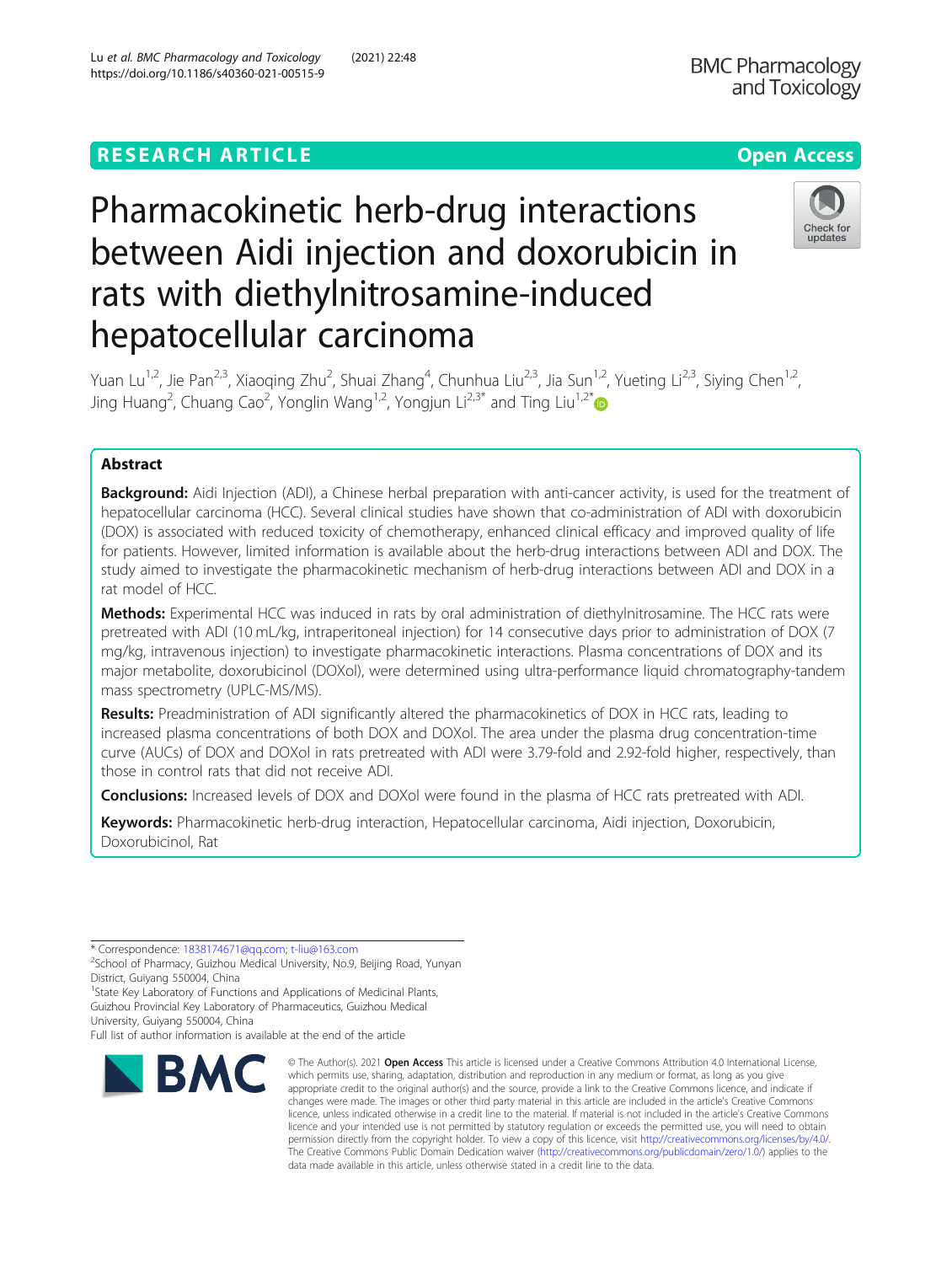## Background

Hepatocellular carcinoma (HCC) is one of the most common liver malignancies in regions where chronic hepatitis or liver diseases are prevalent, such as China [[1\]](#page-6-0). Doxorubicin (DOX) is a key drug used in chemotherapy of HCC but its clinical utility is limited by both drug resistance and cardiotoxicity [\[2](#page-6-0)]. It has previously been suggested that the main active metabolite of DOX, doxorubicinol (DOXol), contributes to both the efficacy and toxicity of DOX [\[3](#page-6-0)].

HCC treatment is mainly inclined to comprehensive treatment. A large number of clinical trials have confirmed that natural products has a significant effect in the field of HCC, which not only improves the prognosis and quality of life of patients, but also improves the survival rate of patients [\[4](#page-6-0)–[6](#page-6-0)]. Aidi Injection (ADI, Z52020236, China Food and Drug Administration), which contains extracts of Astragali Radix, A. senticosus, Ginseng Radix and Mylabris is widely used in China for the treatment of HCC. Several clinical studies have shown that combining ADI with chemotherapy reduces the toxicity of chemotherapy, enhances clinical efficacy and improves the quality of life of cancer patients [\[7](#page-6-0)–[9](#page-6-0)]. Cantharidin, the major bioactive component of Cantharis, has potent antitumor activity, induces apoptosis in a variety of tumor cells, increases numbers of white blood cells and reduces the occurrence of bone marrow suppression [[10](#page-6-0)–[13](#page-6-0)]. Recent pharmacological studies have shown that *astragalus* polysaccharides have significant immunomodulatory activity  $[14]$  $[14]$ , are hepatoprotective and antioxidant [\[15,](#page-6-0) [16\]](#page-6-0), and have antitumor effects [[17\]](#page-6-0). A. senticosus also has antitumor and immunomodulatory effects [\[18](#page-6-0)]. Ginsenosides, such as ginsenosides  $Rg<sub>3</sub>$  and  $Rh<sub>2</sub>$ , show antitumor and antiangiogenic effects in various models using tumor cells and vascular endothelial cells [\[19](#page-6-0), [20\]](#page-6-0). Many patients use ADI for HCC, before and after treatment with DOX, to reduce toxicity and improve the efficacy of chemotherapy [[21,](#page-6-0) [22](#page-6-0)]. These effects are, however, insufficient to explain why ADI improves the clinical efficacy of chemotherapy drugs and the mechanism leading to increased efficacy needs to be explained. Plasma drug concentrations are generally believed to be proportional to the therapeutic effect and toxicity of a drug [\[23](#page-6-0)]. So far, there have been no reports describing research into pharmacokinetic herb-drug interactions between ADI and DOX and the nature of the interaction remains unknown.

There are potential risks in co-administering ADI with DOX in an outpatient setting and a pharmacokinetic study to evaluate potential interactions of ADI with DOX is needed. We hypothesized that ADI may alter the pharmacokinetics of DOX and used rats with experimental HCC to evaluate this hypothesis. HCC rats were pretreated with ADI (10 mL/kg, once a day, by intraperitoneal  $(i.p.)$  injection) for 14 consecutive days prior to administration of DOX (7 mg/kg by intravenous  $(i.v.)$  injection) to investigate pharmacokinetic interactions.

### Methods

### Chemicals and reagents

ADI (Product No. 20150627) was supplied by Guizhou Ebay Pharmaceutical Co., Ltd. (Guizhou, China). Diethylnitrosamine, doxorubicin (25316–40-9), doxorubicinol (54193–28-1), and the internal standard (IS) tropisetron hydrochloride (105826–92-4) were all purchased from Dalian Meilun Biotech Co., Ltd. (Liaoning, China). HPLCgrade acetonitrile, methanol and formic acid was supplied by Merck Company Inc. (Darmstadt, Germany). Distilled water was obtained from Watsons Group Co., Ltd. (Hong Kong, PRC). All chemicals and reagents used were of chromatographic or analytical grade.

#### Animals

All experimental procedures were conducted according to the Institutional Animal Care guidelines and approved ethically by the Administration Committee of Experimental Animals, Guizhou Province, China. Male, pathogenfree, Sprague-Dawley rats (180–200 g) were purchased from Changsha Tianqing Biological Technology Co., Ltd. (Changsha, China, Certificate No. SCXK2016–0015) and acclimated for at least 1 week in their environmentally controlled quarters  $(25 \text{ °C} \pm 2 \text{ °C} \text{ and } 12/12 \text{ light/dark}$ cycle), with free access to standard chow and water.

#### Induction of HCC in rats by diethylnitrosamine

Experimental HCC was induced in rats by oral administration of diethylnitrosamine (DEN), as previously described  $[24, 25]$  $[24, 25]$  $[24, 25]$  $[24, 25]$ . In brief, DEN  $(95 \,\mu\text{g/mL})$  was administered in drinking water for 4 consecutive weeks, administration was interrupted for 4 weeks, and then resumed for 8 weeks.

#### Animal treatment

On the last day of DEN administration, 24 HCC rats were randomly divided into two groups of 12 animals, a control group and an ADI group. The control group received saline  $(10 \text{ mL/kg}, i.p.)$  once a day for 14 consecutive days and the ADI group received ADI (10 mL/kg,  $i.p.$ ) once a day for 14 consecutive days. The rats were allowed free access to standard chow and water during these 14 days. Access to food was then prohibited for 12 h, with continued free access to water. Six rats from each group were then treated with DOX (7 mg/kg,  $i.\nu$ .). Blood samples  $({\sim}250 \,\mu L)$  were collected from the tail vein into heparinized centrifuge tubes 0.033, 0.083, 0.167, 0.25, 0.333, 0.5, 1, 2, 4 and 8 h after DOX administration. Each blood sample was centrifuged for 5 min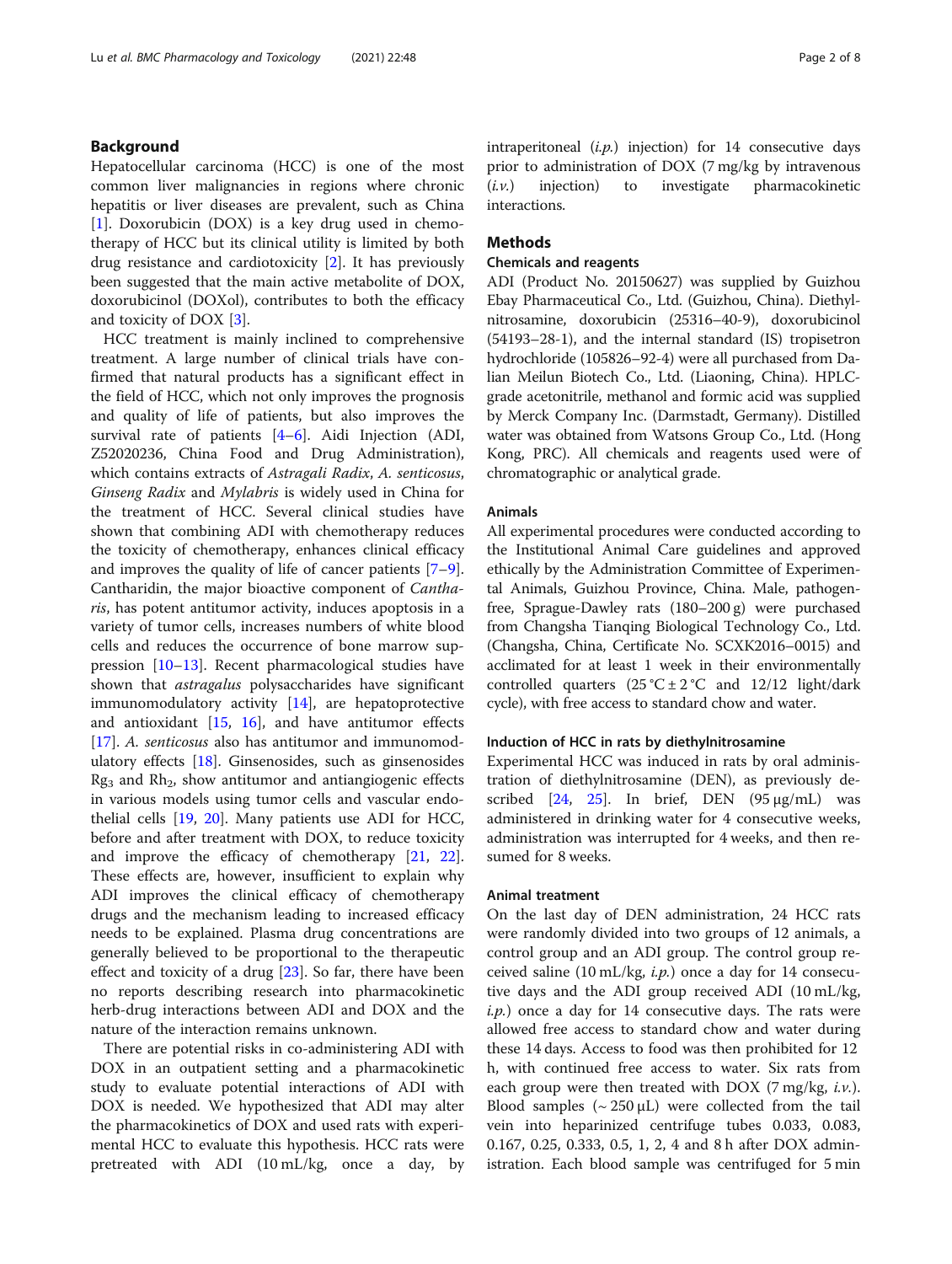at 3306 $\times$ g and an aliquot of the supernatant (100 µL) was transferred to a labeled plastic vial and stored at − 20 °C before analysis. At the end of study, all animals were euthanized by our veterinary staff in the animal care facility by carbon dioxide asphyxiation.

## Pharmacokinetic studies

## UPLC-ESI-MS conditions

Chromatographic conditions were based on preliminary research work carried out in our laboratory [[26\]](#page-6-0). A Waters ACQUITY UPLC system (Waters Corp., Milford, MA, USA), coupled with a Waters TQD Quantum triple-quadrupole mass spectrometer equipped with an electrospray ionization (ESI) source, was used for determination of the chromatographic analytes. Waters MassLynx software v.4.1 was used for acquisition and data processing. Separation and quantification were performed using a BEH  $C_{18}$  column (50 mm  $\times$  2.1 mm  $\times$ 1.7 μm, Waters, Wexford, Ireland). The column temperature was 45 °C and the flow rate was 0.35 mL/ min. The eluent was a mixture of mobile phase A (acetonitrile containing 0.1% formic acid) and mobile phase B (water containing 0.1% formic acid), with a gradient program as follows: 0–0.5 min, 10–30% A; 0.5–1.5 min, 30–60% A; 1.5–2.0 min, 60–90% A; 2.0–3.0 min, 90–10% A. The samples were kept at 25 °C in the sample manager. The injection volume was 1.0 μL (partial loop with needle overfill mode). A strong needle wash solution (90:10, methanol-water,  $v/v$ ) and a weak needle wash solution (10:90, acetonitrile-water,  $v/v$ ) were used. The mass spectrometer was operated in positive ion mode, with optimized parameters set as follows: nitrogen gas flow, 650 L/h; capillary voltage, 3 kV; ion source temperature, 120 °C; desolvation temperature, 350 °C. Cone voltages were optimized and set at 20 V, 20 V, and 32 V for DOX, DOXol, and IS, respectively. Quantification was performed using selected or single ion recording mode by monitoring the parent ions (m/z 544.3 for DOX, m/z 546.3 for DOXol and m/z 285.3 for IS).

## Sample preparation

Samples were thawed to room temperature before analysis. IS solution [50 μL, 50 ng/mL IS dissolved in water/ acetonitrile (50:60,  $v/v$ ) was added to rat plasma (100 μL). After vortexing for 5 min, methanol containing 5% formic acid (450 μL) was added to precipitate the proteins. After vortexing, mixing and sonication for 5 min, the sample was centrifuged at 13,000×g for 10 min. The supernatant was then transferred to another tube and evaporated to dryness under a gentle stream of nitrogen. The residue was dissolved in mobile phase (mobile phase A: mobile phase B, 10/90; 400 μL), centrifuged at 13,000 $\times$ g for 10 min, and an aliquot (1 µL) of the solution was injected into the UPLC-MS/MS.

## Pharmacokinetic analysis

Pharmacokinetic parameters were calculated using Drug and Statistic (DAS) pharmacokinetic software version 2.0 (Mathematical Pharmacology Professional Committee of China, Shanghai, China). All data were presented as the mean ± standard deviation (SD). A two tailed Student's t-test was used to determine the significance of differences in pharmacokinetic parameters between the control group and the ADI group.  $P < 0.05$  was considered to be statistically significant.

## Results

## Method validation

Plasma concentrations of DOX and DOXol were quantified using a validated UPLC-MS method previously developed in our laboratory [[26\]](#page-6-0). Briefly, the retention times of tropisetron (IS), DOXol and DOX were 1.57, 1.60 and 1.74 min, respectively. Chromatograms of DOX, DOXol and IS in rat plasma is shown in Fig. [1](#page-3-0). The lower limits of quantification (LLOQ) were 100 ng/ mL for DOX and 10 ng/mL for DOXol. The mean recoveries of DOX and DOXol were 83.25–96.58% and the intra- and inter-day precisions were < 10%. DOX and DOXol in the analytical samples were stable for 12 h in the autosampler, for  $72 h$  at  $-20$  °C and over three freeze-thaw cycles. Linearity, sensitivity, selectivity, accuracy, intra- and inter-day precision and stability of the method were validated according to the requirements for bioanalytical methods laid out in the Guidance for Industry Bioanalytical Method Validation Document from the American Food and Drug Administration.

## Pharmacokinetic study

The effects of ADI on the pharmacokinetics of DOX in HCC rats were examined by administering a single dose of DOX (7 mg/kg, p.o.) to the rats. Pharmacokinetic investigation showed that the plasma concentration-time data for DOX were best fitted to a two-compartment intravenous open model. A one-compartment model was used to describe the pharmacokinetics of DOXol. Plasma concentrations of DOX were found to be significantly higher in the ADI group than in the control group (Fig. [2](#page-3-0) and Table [1](#page-3-0)). The area under the plasma drug concentration-time curve (AUC) of DOX in the ADI group was 3.79-fold higher than that in the control group (P < 0.01). The half-life of distribution ( $t_{1/2\alpha}$ ), apparent volume of distribution in the central compartment  $(V_1)$  in the ADI group were also significantly higher than in the control group  $(P < 0.01)$ . Meanwhile, compared with the control group, clearance (CL) of DOX in the ADI group was significantly lower ( $P <$ 0.05). There were no statistically significant differences in elimination half-life ( $t_{1/2\beta}$ ), elimination rate constant of drug from compartment 1  $(K_{10})$ , rate constant for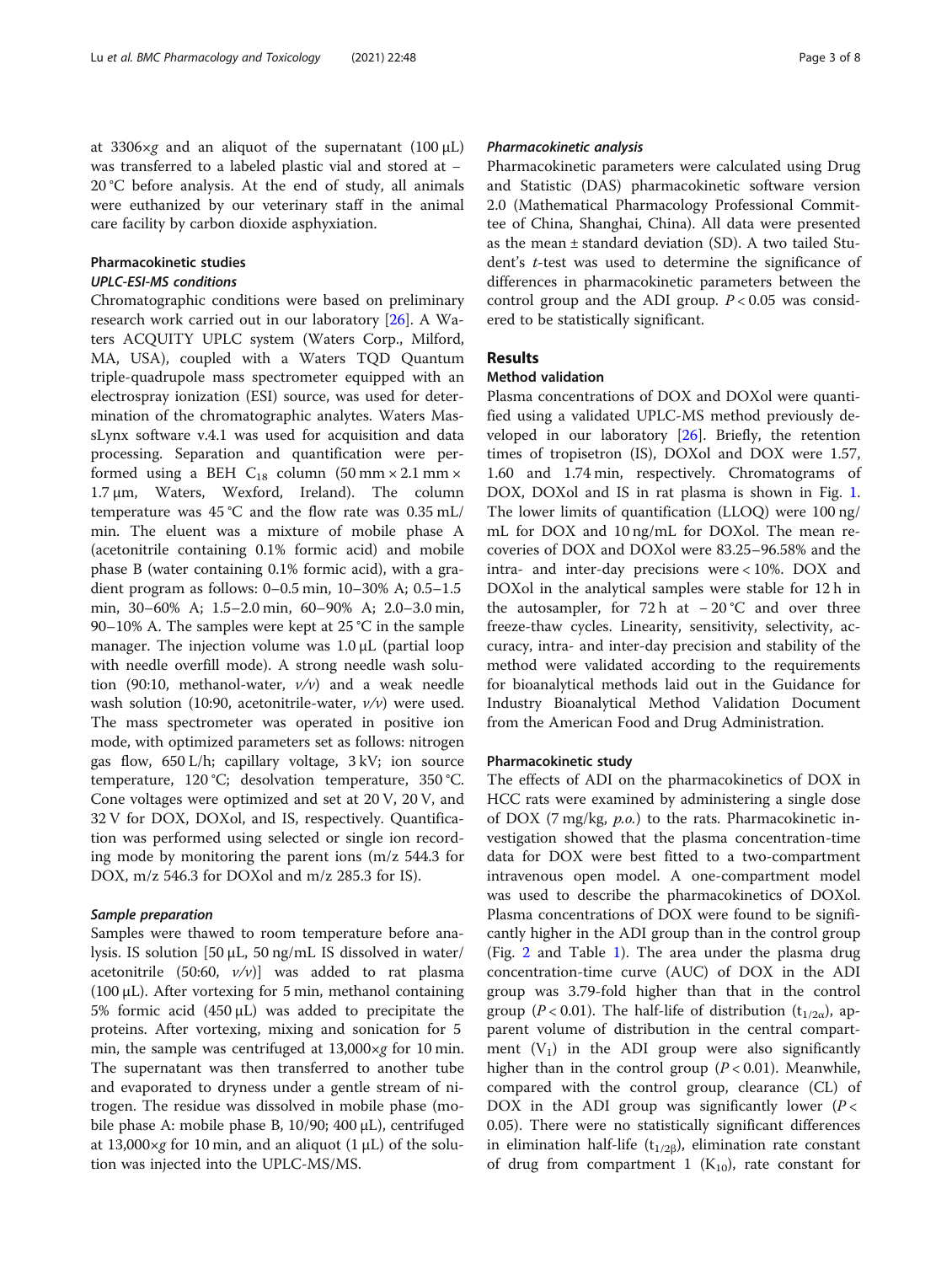<span id="page-3-0"></span>

movement of drug from compartment 1 to compartment 2 ( $K_{12}$ ) or rate constant for movement of drug from compartment 2 to compartment 1  $(K_{21})$  between the two groups  $(P > 0.05)$ . The AUC of DOXol, the main metabolite of DOX, was 2.92-fold higher in the ADI group than in the control group (Fig. [3](#page-4-0) and Table [2](#page-4-0)). The mean residence time ( $MRT_{0-t}$ ), elimination half-life time  $(t_{1/2z})$  and peak concentration  $(C_{\text{max}})$  of DOXol were all significantly increased in the ADI group compared with the control group (2.22-, 2.39- and 3.46-fold, respectively) ( $P < 0.05$ ). Pharmacokinetic analysis thus showed that preadministration of ADI significantly



altered the pharmacokinetics of DOX in HCC rats, leading to elevation of plasma concentrations of both DOX and DOXol.

#### **Discussion**

Despite improved diagnostic tools for HCC and much better survival rates of patients, the outcomes and prognoses of HCC patients remain poor because of poor liver function and advanced cancer stage. Transcatheter

Table 1 Pharmacokinetic parameters of DOX in control and ADI groups after single intravenous administration of DOX (7 mg/kg)  $(\overline{X} \pm SD, n = 6)$ 

| <b>Parameters</b>    | Control           | ADI                  |
|----------------------|-------------------|----------------------|
| $t_{1/2a}$ (h)       | $0.074 \pm 0.005$ | $0.089 \pm 0.017$ ** |
| $t_{1/2\beta}$ (h)   | $2.734 \pm 1.385$ | $2.638 \pm 1.108$    |
| $V_1$ (L/kg)         | $0.099 \pm 0.026$ | $0.028 \pm 0.011***$ |
| CL (L/h/kg)          | $0.37 + 0.15$     | $0.099 \pm 0.048$ *  |
| $AUC_{0-t}$ (mg/L*h) | $20.21 + 11.22$   | 76.50 ± 34.89**      |
| $K_{10}$ (1/h)       | $3.91 \pm 1.67$   | $3.68 \pm 1.69$      |
| $K_{12}$ (1/h)       | $5.26 + 2.05$     | $4.27 + 0.73$        |
| $K_{21}$ (1/h)       | $0.77 \pm 0.49$   | $0.65 \pm 0.48$      |

Data are presented as mean  $\pm$  SD (n = 6). \*P < 0.05, \*\*P < 0.01 versus control group

t<sub>1/2α</sub>, half-life of distribution; t<sub>1/2β</sub>, half-life of elimination; V<sub>1</sub>, apparent volume of distribution in central compartment; CL, clearance; AUC<sub>0-t</sub>, area under plasma drug concentration-time curve;  $K_{10}$ , elimination rate constant of drug from compartment 1;  $K_{12}$ , rate constant for movement of drug from compartment 1 to compartment 2;  $K_{21}$ , rate constant for movement of drug from compartment 2 to compartment 1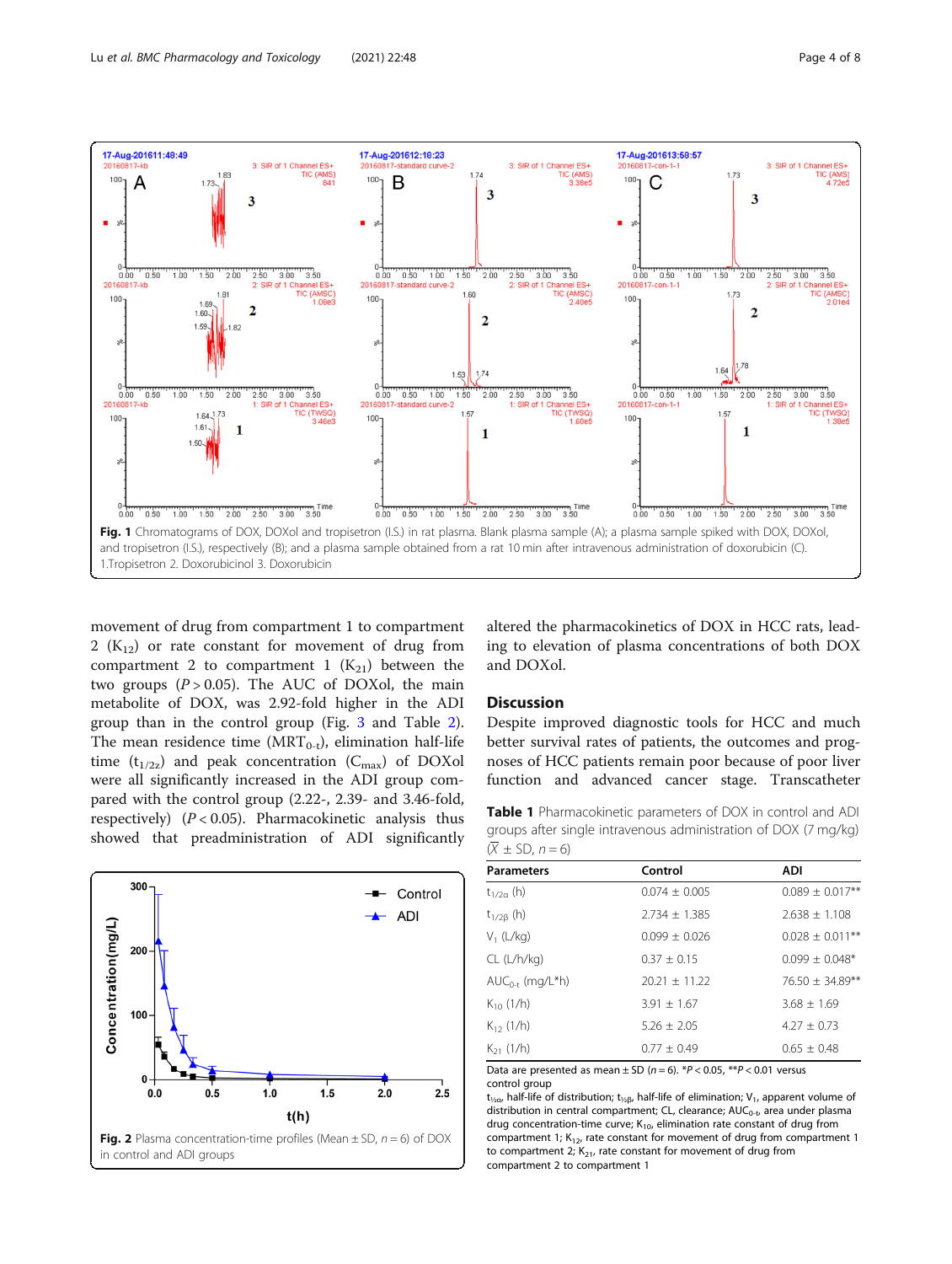<span id="page-4-0"></span>

arterial chemoembolization (TACE) is the main treatment for unresectable HCC, and DOX is one of the commonly used drugs in TACE [[27,](#page-6-0) [28\]](#page-6-0). TACE is not, however, ideal as a long-term cure since it often reduces immunity, aggravates the impairment of liver function and reduces life quality of HCC patients [[29](#page-6-0)]. Finding a way to reduce liver injury and improve clinical efficacy and quality of life has thus become a key issue and many patients in Asia are seeking help from traditional herbal medicines [[30](#page-6-0), [31](#page-6-0)].

ADI(Z52020236) is the exclusive product of Guizhou Ebay Pharmaceutical Co. LTD, which was approved for clinical use since 2002. ADI, combined with TACE, is now widely used in the treatment of unresectable HCC in China. It has been reported that this combination can, to some extent, enhance the clinical effect, improve overall survival, increase quality of life for patients and reduce adverse events, including leukopenia, gastrointestinal side effects and liver damage [\[32\]](#page-6-0). In a previous study, we found that ADI reduced serum levels of

Table 2 Pharmacokinetic parameters of DOXol in control and ADI groups after single intravenous administration of DOX (7  $\sqrt{k}$ g)  $(\overline{Y} + S)$ 

| IIIYAY) (A $\pm$ 3D, II $=$ 0) |                 |                     |  |
|--------------------------------|-----------------|---------------------|--|
| <b>Parameters</b>              | Control         | <b>ADI</b>          |  |
| $AUC_{0-t}$ (mg/L*h)           | $5.62 + 2.23$   | $16.41 \pm 2.91***$ |  |
| $MRT_{0-t}$ (h)                | $2.40 + 0.32$   | $5.33 \pm 1.31***$  |  |
| $t_{1/27}$ (h)                 | $2.09 \pm 0.98$ | $4.99 \pm 0.95***$  |  |
| $T_{\text{max}}$ (h)           | $0.33 + 0.001$  | $0.33 + 0.001$      |  |
| CLz/F (L/h/kg)                 | $1.33 \pm 0.57$ | $0.43 + 0.08$       |  |
| $Vz/F$ (L/kg)                  | $4.43 + 3.86$   | $3.13 \pm 0.98$     |  |
| $C_{\text{max}}$ (mg/L)        | $2.41 + 1.04$   | $8.34 \pm 3.90**$   |  |
|                                |                 |                     |  |

Data are presented as mean  $\pm$  SD (n = 6). \*\*P < 0.01 versus control group  $AUC_{0-t}$ , area under plasma drug concentration-time curve;  $MRT_{0-t}$ , mean residence time;  $t_{1/2z}$ , half-life of elimination;  $T_{\text{max}}$ , peak time; CLz, clearance; Vz, apparent volume of distribution;  $C_{\text{max}}$ , maximum (peak) plasma drug concentration

alanine aminotransferase, aspartate aminotransferase, total bilirubinand alkaline phosphatasein rats with DENinduced HCC, confirming its protective effect on liver function  $[26]$  $[26]$  $[26]$ . The clinical use of ADI is intravenous drip, 50 to 100 ml of ADI for adults, mixed with 0.9% sodium chloride injection or glucose injection, once a day. When combined with radiotherapy and chemotherapy, the course of treatment is synchronized with radiotherapy and chemotherapy. ADI is used for 10 days before and after surgery. For patients with advanced cachexia, ADI is used for 30 days or depending on the condition. According to human and rat dose conversion and the convenience of practical operation, rats were injected intraperitoneally with 10 mL/kg of ADI for 14 consecutive days [[33](#page-6-0)].

Animal models of HCC are essential for understanding the cellular and molecular aspects of tumor development, as well as pharmacological and pharmacokinetic testing. Although the genetic engineering model of HCC can be used to prove the carcinogenic and tumor suppressive effects of cell and viral genes [[34\]](#page-6-0), chemically induced HCC models can cause both cirrhosis and HCC. The DEN-induced liver cancer model produces HCC in the context of fibrosis, similar to the liver microenvironment of almost all HCC patients [\[35](#page-6-0)]. Therefore, this method was adopted for experiments. The pharmacokinetic interaction between ADI and DOX was investigated in the 14th day after the end of DEN administration, we believe that DEN should disappear in the body, as the time between DEN and ADI is long enough. The main limitation of this experiment is that only one liver cancer model is used. To eliminate DEN interference, in the future, we will use other models to verify the results of this experiment, such as transplanted tumor models or spontaneous liver cancer models. In addition, we will investigate the distribution of DOX and DOXol in the tumor tissue when DOX is co-administered with ADI in subsequent experiments.

Our pharmacokinetic results show that plasma concentrations of DOX and DOXol were significantly higher in the ADI group. AUC of DOX and DOXol in the ADI group was 3.79-fold and 2.92-fold higher than that in the control group (both  $P < 0.01$ ). It means there is herbdrug interactions between ADI and DOX. ADI can change the pharmacokinetics of DOX in HCC rats. To the best of our knowledge, the plasma protein binding rate of DOX is very low. Therefore, ADI is unlikely to change the plasma concentration of DOX and DOXol by competing with plasma protein binding. ADI alters DOX's drug metabolism enzymes and transporters is a possible cause. DOX is mainly metabolized in the liver and excreted in bile, 50% of which are parent drugs, and 23% are active metabolites such as DOXol  $[36]$ . DOX can be converted into a semiquinone structure through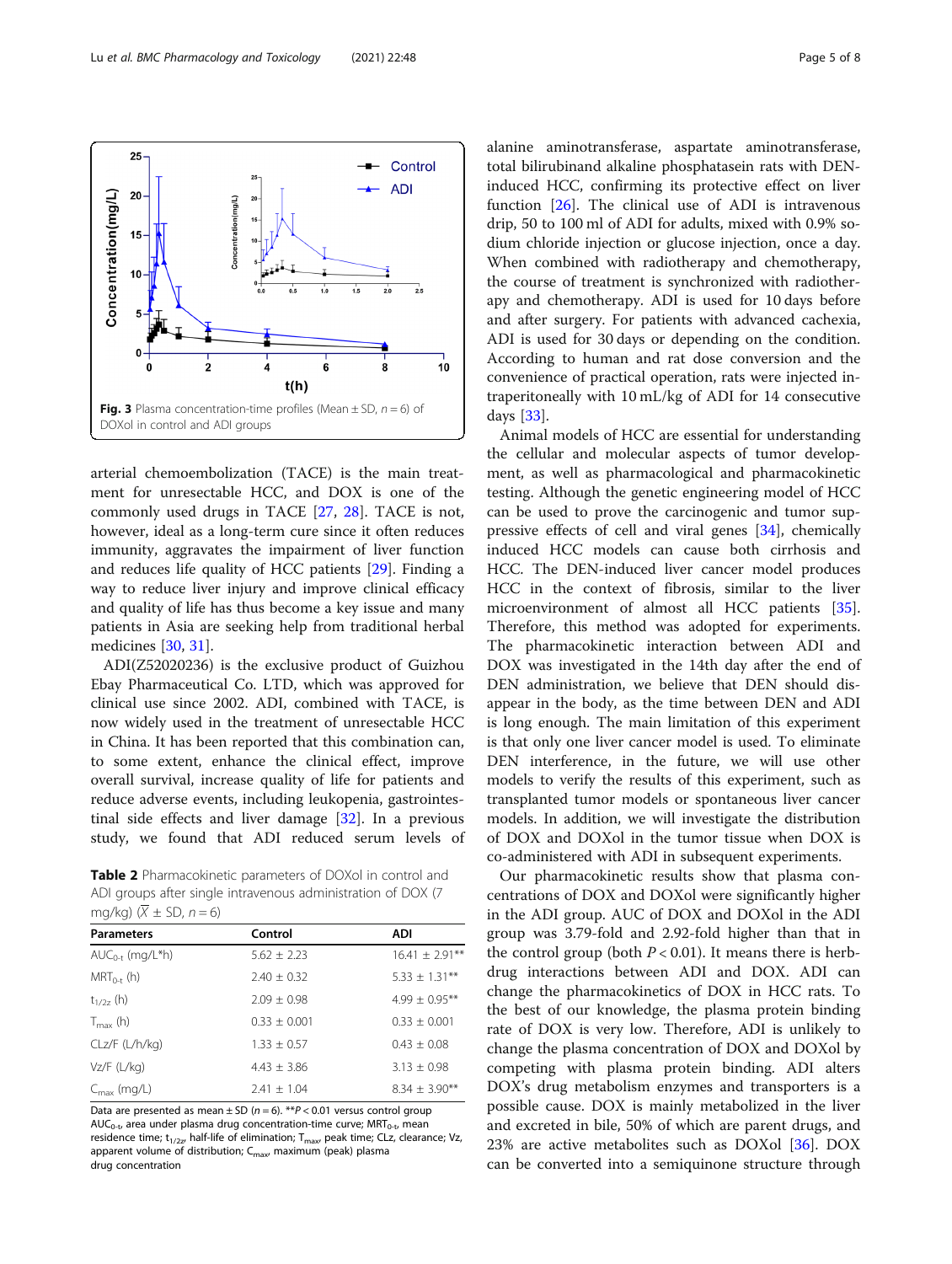single-electron reduction, and it can also form DOXol through C-13 hydroxylation in the cytoplasm by carbonyl reductase 1 (CBR1), which generally expressed in liver, heart and other tissues [\[37](#page-7-0)]. Various transporters, particularly P-gp (ABCB1, MDR1) and ABCC1 (MRP1), are thought to be play a role in resistance to DOX [\[2](#page-6-0)]. Generally, increased expression of P-gp results in increased DOX efflux. Many studies have shown that the resistance of DOX can be overcome by inhibiting P-gp [[38](#page-7-0)–[40](#page-7-0)]. The import transporter SLC22A16 has also been shown to be involved in intracellular transport of DOX [\[41\]](#page-7-0). Therefore, if ADI changes the activity or expression of CBR1, SLC22A16 and P-gp, it would change the pharmacokinetic behavior of DOX.

In our previous study, ADI also reduced mRNA levels and enzymatic activity of glutathione transferases (GSTs), and decreased protein expression of GST-π in the livers of HCC rats  $[24]$  $[24]$ . High expression of GST-π is known to accelerate the transformation and metabolism of anti-tumor drugs, shorten the duration of effective drug concentrations in cells and rapidly reduce the accumulation of drugs in target sites, thus reducing efficacy [[42\]](#page-7-0). GSTs are considered to be potential targets to overcome chemoresistance in solid tumors [[43\]](#page-7-0), and reduction of GSTs activity may be the one of underlying mechanisms for the synergistic effect of ADI. Inhibition of GSTs activity cannot, however, explain why administration of ADI leads to elevated levels of DOX and DOXol, since GSTs are not involved in DOX metabolism. In summary, to explain why ADI changed pharmacokinetics of DOX, more experiments with rigorous design are needed.

DOX is an effective chemotherapeutic drug. DOXol is the most important component of DOX-induced cardiotoxicity. Hence, increased blood concentrations of DOX and DOXol, in addition to implying that it may increase the therapeutic effect of DOX and may lead to stronger toxic and side effects. However, many studies have shown that the related ingredients of Astragalus, A. senticosus, Ginseng can play a synergistic effect, protect the heart, and reduce the toxic and side effects of chemotherapy drugs, such as ginsenoside Rg1 [[44\]](#page-7-0), ginsenoside Rg3 [[45](#page-7-0)–[47](#page-7-0)], astragalus polysaccharide [[48](#page-7-0), [49](#page-7-0)], acanthopanax senticosides B [\[50](#page-7-0)]. Therefore, how the combination of ADI and DOX can enhance the efficacy of DOX and reduce its myocardial toxicity requires more experiments to verify.

#### Conclusions

In this study, an accurate and validated UPLC-MS/MS method was developed to determine DOX and DOXol concentrations in rat plasma and then used to investigate DOX pharmacokinetics. Using this method, we identified potential herb-drug interactions between ADI and DOX. The AUCs of DOX and DOXol in rats pretreated with ADI were 3.79-fold and 2.92-fold higher, respectively, than AUCs in the control group. Further studies are needed to better understand the synergistic effect of ADI and DOX. Since both DOX and DOXol are implicated in the cardiotoxicity, in future studies we will investigate the cardiotoxicity of DOX and the distribution of DOX and DOXol in the heart and tumor tissue when DOX is co-administered with ADI.

#### Abbreviations

ADI: Aidi Injection; DOX: Doxorubicin; DOXol: Doxorubicinol; UPLC-MS/ MS: Ultra-performance Liquid Chromatography-Tandem Mass Spectrometry; DEN: Diethylnitrosamine; IS: Internal standard; AUC: The area under the plasma drug concentration-time curve;  $t_{1/2\alpha}$ : The half-life of distribution; V<sub>1</sub>: The apparent volume of distribution in the central compartment; CL: The clearance;  $t_{1/2\beta}$ : The elimination half-life; K<sub>10</sub>: The elimination rate constant of drug from compartment 1;  $K_{12}$ : The rate constant for movement of drug from compartment 1 to compartment 2;  $K_{21}$ : The rate constant for movement of drug from compartment 2 to compartment 1;  $MRT_{0-t}$ : The mean residence time;  $t_{1/2z}$ . The elimination half-life time;  $C_{\text{max}}$ . The peak concentration

#### Acknowledgements

Not applicable.

#### Authors' contributions

YL, YJL and TL designed research; YL, JP, XQZ, SZ, CL, JS, YTL, SC, JH, CC, YW, YJL, TL performed research and analyzed the data; YL and TL wrote the paper. All authors read and approved the final manuscript.

#### Funding

This work was financially supported by the National Natural Science Foundation of China (No. 81860718), the Youth Science and Technology Talent Growth Project of Guizhou Provincial Department of Education (KY [2021]171), the Science and Technology Department of Guizhou Province ([2015]7361, [2017]5718), the Team Project of Guizhou Provincial Science and Technology Department ([2016]5613\5677), the Central Guidance for Local Science and Technology Projects ([2018]4006). These entities had no role in the design of the studies or the collection, analysis, or interpretation of data or in writing the manuscript.

#### Availability of data and materials

The datasets used and/or analyzed during the current study are available from the corresponding author on reasonable request.

#### Declarations

#### Ethics approval and consent to participate

In vivo experiments were performed in accordance with international guidelines and experimental procedures performed with due approval from the Ethical Committee on Animal Studies of Guizhou Medical University (Approval number 1801207).

#### Consent for publication

Not applicable.

#### Competing interests

The authors declare that they have no competing interests.

#### Author details

<sup>1</sup>State Key Laboratory of Functions and Applications of Medicinal Plants Guizhou Provincial Key Laboratory of Pharmaceutics, Guizhou Medical University, Guiyang 550004, China. <sup>2</sup>School of Pharmacy, Guizhou Medical University, No.9, Beijing Road, Yunyan District, Guiyang 550004, China. <sup>3</sup> Engineering Research Center for the Development and Application of Ethnic Medicine and TCM (Ministry of Education), Guizhou Medical University, Guiyang 550004, China. <sup>4</sup>Department of Interventional Radiology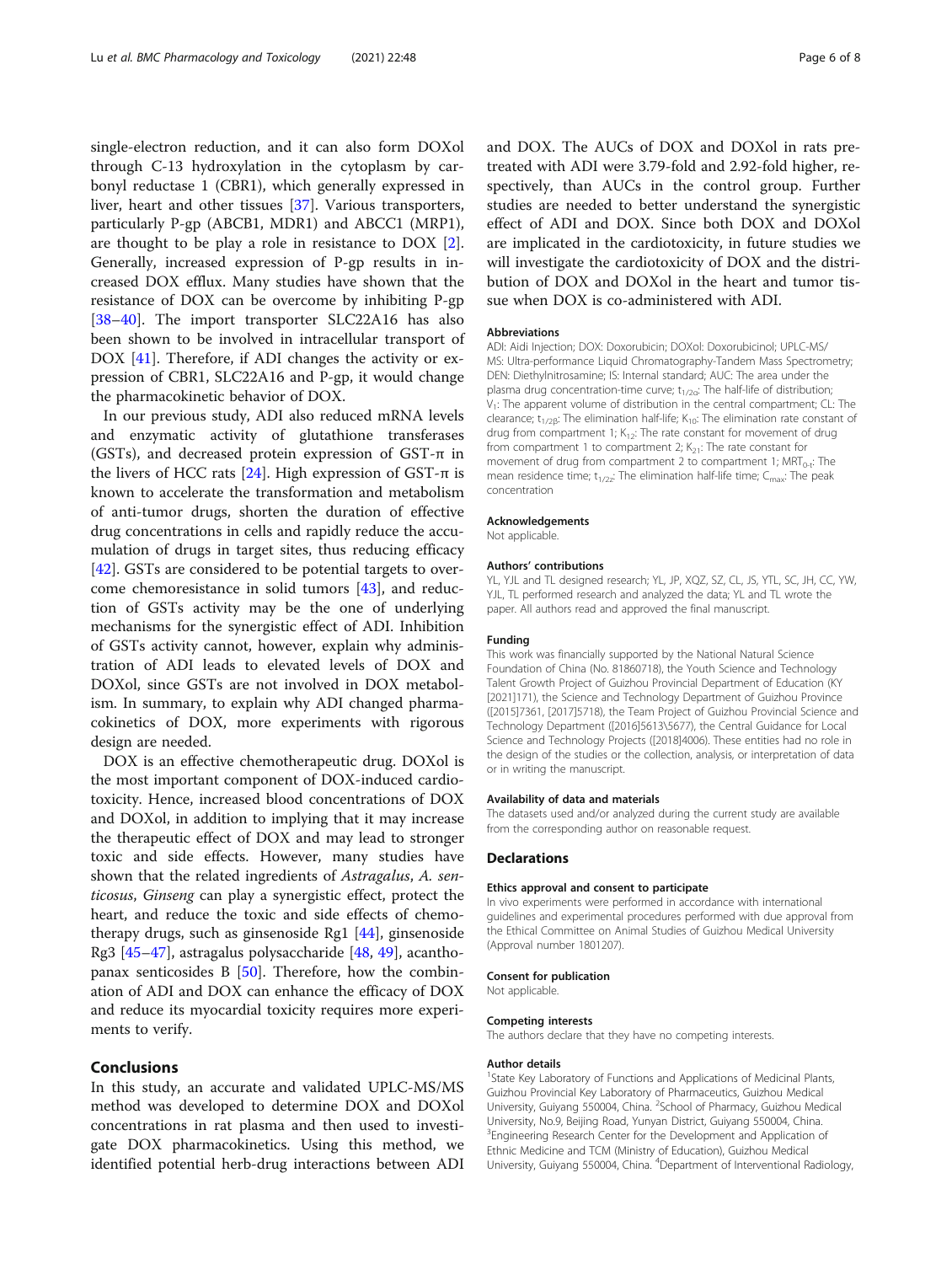<span id="page-6-0"></span>The Affiliated Cancer Hospital of Guizhou Medical University, Guiyang 550000, China.

#### Received: 13 May 2020 Accepted: 10 August 2021 Published online: 06 September 2021

#### References

- 1. Omata M, Cheng AL, Kokudo N, Kudo M, Lee JM, Jia J, et al. Asia-Pacific clinical practice guidelines on the management of hepatocellular carcinoma: a 2017 update. Hepatol Int. 2017;11(4):317–70. [https://doi.org/1](https://doi.org/10.1007/s12072-017-9799-9) [0.1007/s12072-017-9799-9.](https://doi.org/10.1007/s12072-017-9799-9)
- Cox J, Weinman S. Mechanisms of doxorubicin resistance in hepatocellular carcinoma. Hepat Oncol. 2016;3(1):57–9. [https://doi.org/10.2217/hep.15.41.](https://doi.org/10.2217/hep.15.41)
- 3. Thorn CF, Oshiro C, Marsh S, Hernandez-Boussard T, McLeod H, Klein TE, et al. Doxorubicin pathways: pharmacodynamics and adverse effects. Pharmacogenet Genomics. 2011;21(7):440–6. [https://doi.org/10.1097/FPC.](https://doi.org/10.1097/FPC.0b013e32833ffb56) [0b013e32833ffb56](https://doi.org/10.1097/FPC.0b013e32833ffb56).
- 4. Hamza AA, Ahmed MM, Elwey HM, Amin A. Melissa officinalis protects against doxorubicin-induced cardiotoxicity in rats and potentiates its anticancer activity on MCF-7 cells. PLoS One. 2016;11(11):e0167049. [https://](https://doi.org/10.1371/journal.pone.0167049) [doi.org/10.1371/journal.pone.0167049.](https://doi.org/10.1371/journal.pone.0167049)
- 5. Amin A, Mahmoud-Ghoneim D, Syam MI, Daoud S. Neural network assessment of herbal protection against chemotherapeutic-induced reproductive toxicity. Theor Biol Med Model. 2012;9(1):1. [https://doi.org/1](https://doi.org/10.1186/1742-4682-9-1) [0.1186/1742-4682-9-1.](https://doi.org/10.1186/1742-4682-9-1)
- Korga A, Ostrowska M, Jozefczyk A, Iwan M, Wojcik R, Zgorka G, et al. Apigenin and hesperidin augment the toxic effect of doxorubicin against HepG2 cells. BMC Pharmacol Toxicol. 2019;20(1):22. [https://doi.org/10.1186/](https://doi.org/10.1186/s40360-019-0301-2) [s40360-019-0301-2.](https://doi.org/10.1186/s40360-019-0301-2)
- 7. Xiao Z, Wang C, Li L, Tang X, Li N, Li J, et al. Clinical efficacy and safety of Aidi injection plus docetaxel-based chemotherapy in advanced nonsmall cell lung Cancer: a Meta-analysis of 36 randomized controlled trials. Evid Based Complement Alternat Med. 2018;2018:7918258.
- Xie G, Cui Z, Peng K, Zhou X, Xia Q, Xu D. Aidi injection, a traditional Chinese medicine injection, Could Be Used as an Adjuvant Drug to Improve Quality of Life of Cancer Patients Receiving Chemotherapy: A Propensity Score Matching Analysis Integr Cancer Ther. 2019;18:1534735418810799.
- Xiao Z, Wang C, Zhou M, Hu S, Jiang Y, Huang X, et al. Clinical efficacy and safety of Aidi injection plus paclitaxel-based chemotherapy for advanced non-small cell lung cancer: a meta-analysis of 31 randomized controlled trials following the PRISMA guidelines. J Ethnopharmacol. 2019;228:110–22. [https://doi.org/10.1016/j.jep.2018.09.024.](https://doi.org/10.1016/j.jep.2018.09.024)
- 10. Liu D, Chen Z. The effects of cantharidin and cantharidin derivates on tumour cells. Anti Cancer Agents Med Chem. 2009;9(4):392–6. [https://doi.](https://doi.org/10.2174/1871520610909040392) [org/10.2174/1871520610909040392.](https://doi.org/10.2174/1871520610909040392)
- 11. Han W, Wang S, Liang R, Wang L, Chen M, Li H, et al. Non-ionic surfactant vesicles simultaneously enhance antitumor activity and reduce the toxicity of cantharidin. Int J Nanomedicine. 2013;8:2187–96. [https://doi.org/10.2147/](https://doi.org/10.2147/IJN.S43568) [IJN.S43568.](https://doi.org/10.2147/IJN.S43568)
- 12. Kim JA, Kim Y, Kwon BM, Han DC. The natural compound cantharidin induces cancer cell death through inhibition of heat shock protein 70 (HSP70) and Bcl-2-associated athanogene domain 3 (BAG3) expression by blocking heat shock factor 1 (HSF1) binding to promoters. J Biol Chem. 2013;288(40):28713–26. [https://doi.org/10.1074/jbc.M113.488346.](https://doi.org/10.1074/jbc.M113.488346)
- 13. Zhang W, Ma YZ, Song L, Wang CH, Qi TG, Shao GR. Effect of cantharidins in chemotherapy for hepatoma: a retrospective cohort study. Am J Chin Med. 2014;42(3):561–7. [https://doi.org/10.1142/S0192415X14500360.](https://doi.org/10.1142/S0192415X14500360)
- 14. Zhang YM, Liu YQ, Liu D, Zhang L, Qin J, Zhang Z, et al. The effects of Astragalus polysaccharide on bone marrow-derived mesenchymal stem cell proliferation and morphology induced by A549 lung Cancer cells. Med Sci Monit. 2019;25:4110–21. <https://doi.org/10.12659/MSM.914219>.
- 15. Zheng Y, Ren W, Zhang L, Zhang Y, Liu D, Liu Y. A review of the pharmacological action of Astragalus polysaccharide. Front Pharmacol. 2020; 11:349. <https://doi.org/10.3389/fphar.2020.00349>.
- 16. Kondeva-Burdina M, Shkondrov A, Simeonova R, Vitcheva V, Krasteva I, Ionkova I. In vitro/in vivo antioxidant and hepatoprotective potential of defatted extract and flavonoids isolated from Astragalus spruneri Boiss. (Fabaceae). Food Chem. Toxicol. 2018;111:631–40.
- 17. Li LK, Kuang WJ, Huang YF, Xie HH, Chen G, Zhou QC, et al. Anti-tumor effects of Astragalus on hepatocellular carcinoma in vivo. Indian J Pharmacol. 2012;44(1):78–81. <https://doi.org/10.4103/0253-7613.91872>.
- 18. Yoon TJ, Yoo YC, Lee SW, Shin KS, Choi WH, Hwang SH, et al. Antimetastatic activity of Acanthopanax senticosus extract and its possible immunological mechanism of action. J Ethnopharmacol. 2004;93(2–3):247– 53. [https://doi.org/10.1016/j.jep.2004.03.052.](https://doi.org/10.1016/j.jep.2004.03.052)
- 19. Yang X, Zou J, Cai H, Huang X, Yang X, Guo D, et al. Ginsenoside Rg3 inhibits colorectal tumor growth via down-regulation of C/EBPβ/NF-κB signaling. Biomed Pharmacother. 2017;96:1240–5. [https://doi.org/10.1016/j.](https://doi.org/10.1016/j.biopha.2017.11.092) [biopha.2017.11.092.](https://doi.org/10.1016/j.biopha.2017.11.092)
- 20. Dai G, Sun B, Gong T, Pan Z, Meng Q, Ju W. Ginsenoside Rb2 inhibits epithelial-mesenchymal transition of colorectal cancer cells by suppressing TGF-β/Smad signaling. Phytomedicine. 2019;56:126–35. [https://doi.org/10.1](https://doi.org/10.1016/j.phymed.2018.10.025) [016/j.phymed.2018.10.025](https://doi.org/10.1016/j.phymed.2018.10.025).
- 21. Xiao Z, Jiang Y, Chen XF, Wang CQ, Xu WH, Liu Y, et. al. The Hepatorenal Toxicity and Tumor Response of Chemotherapy With or Without Aidi Injection in Advanced Lung Cancer: A Meta-Analysis of 80 Randomized Controlled Trials. Clin Ther. 2020;42(3):515–43.e31.
- 22. Xiao Z, Liang R, Wang CQ, Xu S, Li N, He Y, et al. Can Aidi injection alleviate the toxicity and improve the clinical efficacy of radiotherapy in lung cancer?: a meta-analysis of 16 randomized controlled trials following the PRISMA guidelines. Medicine (Baltimore). 2016;95(35):e4517. [https://doi.org/1](https://doi.org/10.1097/MD.0000000000004517) 0.1097/MD.00000000000004517.
- 23. Fan J, de Lannoy IA. Pharmacokinetics. Biochem Pharmacol. 2014;87(1):93– 120. <https://doi.org/10.1016/j.bcp.2013.09.007>.
- 24. Lu Y, Pan J, Yang ST, Wu Q, Liu CH, Li YJ, et al. Effect of Aidi injection on glutathione-S-transferase of diethynitrosamine-induced hepatocellular carcinoma model rats. Chin Pharma Bull. 2018;34(8):1170–4.
- 25. Pan J, Lu Y, Zhang S, Li YT, Sun J, Liu CH, et al. Differential changes in the pharmacokinetics of doxorubicin in diethylnitrosamine-induced hepatocarcinoma model rats. Xenobiotica. 2020;50(10):1251–7. [https://doi.](https://doi.org/10.1080/00498254.2020.1765049) [org/10.1080/00498254.2020.1765049](https://doi.org/10.1080/00498254.2020.1765049).
- 26. Lu Y, Pan J, Yang ST, Liu CH, Li YJ, Liu T. Effect of Aidi injection on in vivo pharmacokinetics of doxorubicin in Sprague-Dawley rats by UPLC-MS method. Chin. Pharma. Bull. 2018;34(3):423–7.
- 27. Gomes AS, Monteleone PA, Sayre JW, Finn RS, Sadeghi S, Tong MJ, et al. Comparison of triple-drug transcatheter arterial chemoembolization (TACE) with single-drug TACE using doxorubicin-eluting beads: long-term survival in 313 patients. AJR Am J Roentgenol. 2017;209(4):722–32. [https://doi.org/1](https://doi.org/10.2214/AJR.17.18219) [0.2214/AJR.17.18219.](https://doi.org/10.2214/AJR.17.18219)
- 28. Sun JH, Zhou GH, Zhang YL, Nie CH, Zhou TY, Ai J, et al. Chemoembolization of liver cancer with drug-loading microsphere 50– 100 μm. Oncotarget. 2017;8(3):5392–9. [https://doi.org/10.18632/oncota](https://doi.org/10.18632/oncotarget.14281) [rget.14281](https://doi.org/10.18632/oncotarget.14281).
- 29. Cao W, Li J, Hu C, Shen J, Liu X, Xu Y, et al. Symptom clusters and symptom interference of HCC patients undergoing TACE: a cross-sectional study in China. Support Care Cancer. 2013;21(2):475–83. [https://doi.org/10.1007/](https://doi.org/10.1007/s00520-012-1541-5) [s00520-012-1541-5.](https://doi.org/10.1007/s00520-012-1541-5)
- 30. Wan YM, Li YH, Xu ZY, Wu HM, Xu Y, Yang M, et al. The effect of Transarterial chemoembolization in combination with Kang'ai injection on patients with intermediate stage hepatocellular carcinoma: a prospective study. Integr Cancer Ther. 2018;17(2):477–85. [https://doi.org/10.1177/153473](https://doi.org/10.1177/1534735417734913) [5417734913.](https://doi.org/10.1177/1534735417734913)
- 31. Hu B, Wang SS, Du Q. Traditional Chinese medicine for prevention and treatment of hepatocarcinoma: from bench to bedside. World J Hepatol. 2015;7(9):1209–32. [https://doi.org/10.4254/wjh.v7.i9.1209.](https://doi.org/10.4254/wjh.v7.i9.1209)
- 32. Dai Y, Gao S, Liu X, Gao Q, Zhang L, Fan X, et al. Effect of Aidi injection plus TACE on hepatocellular carcinoma: a meta-analysis of randomized controlled trials. Evid Based Complement Alternat Med. 2018;9196409.
- 33. Sun XF, Pei YT, Yin QW, Wu MS, Yang GT. Application of Aidi injection (艾迪 注射液) in the bronchial artery infused neo-adjuvant chemotherapy for stage III a non-small cell lung cancer before surgical operation. Chin J Integr Med. 2010;16(6):537–41. [https://doi.org/10.1007/s11655-010-0569-y.](https://doi.org/10.1007/s11655-010-0569-y)
- 34. Wu L, Tang ZY, Li Y. Experimental models of hepatocellular carcinoma: developments and evolution. J Cancer Res Clin Oncol. 2009;135(8):969–81. <https://doi.org/10.1007/s00432-009-0591-7>.
- 35. Santos NP, Colaço AA, Oliveira PA. Animal models as a tool in hepatocellular carcinoma research: a review. Tumour Biol. 2017;39(3): 1010428317695923. <https://doi.org/10.1177/1010428317695923>.
- 36. Lal S, Mahajan A, Chen WN, Chowbay B. Pharmacogenetics of target genes across doxorubicin disposition pathway: a review. Curr Drug Metab. 2010; 11(1):115–28. <https://doi.org/10.2174/138920010791110890>.